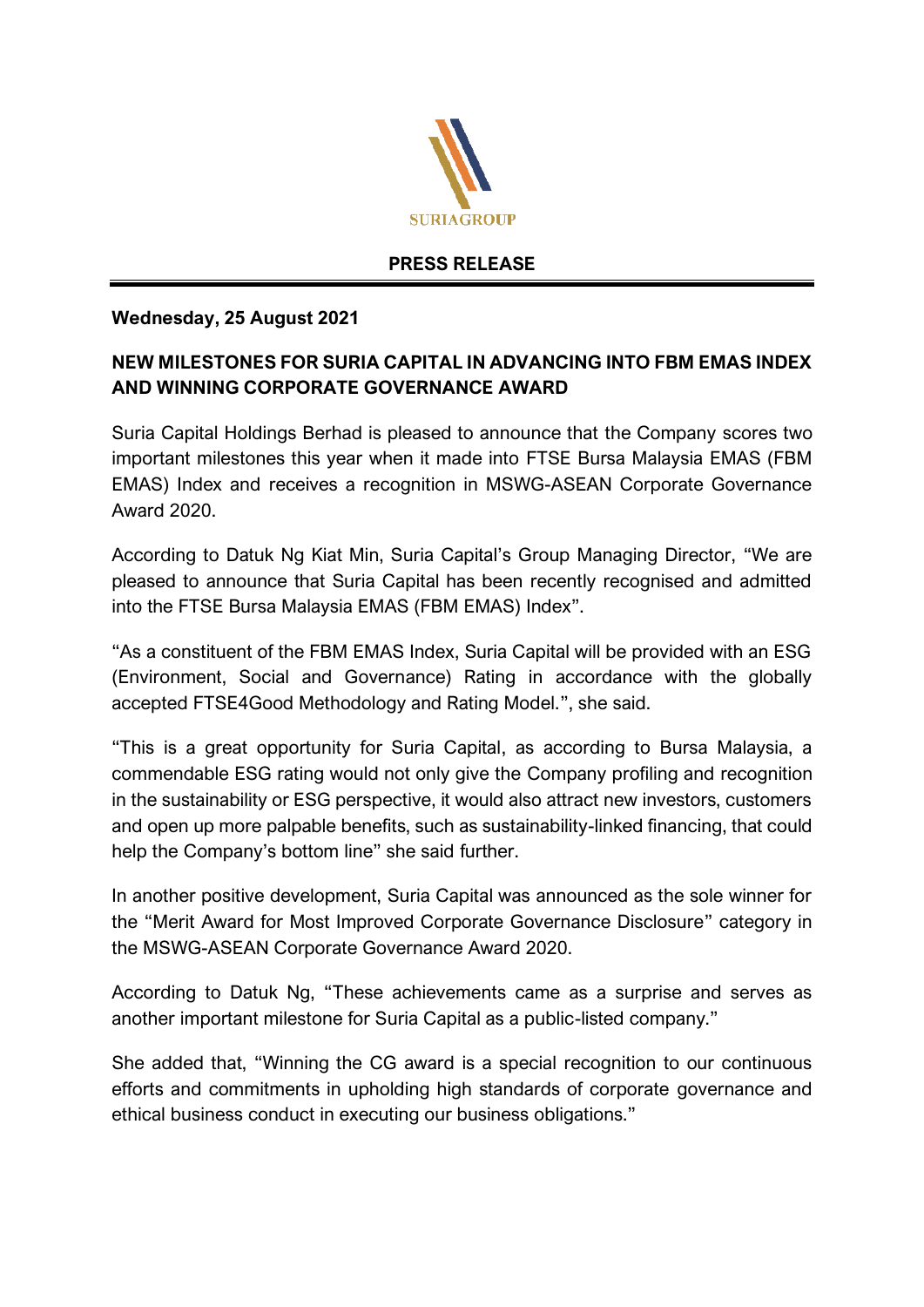MSWG was established as a government initiative to protect the interests of minority shareholders through shareholder activism. It is one avenue of market discipline that will encourage good governance amongst public listed companies with the objective of raising shareholder value over time.

For record, Suria Capital had previously won two regional awards for its Sustainability Reporting. A Silver Ranking from Asia Sustainability Reporting Rating (ASRRAT) 2019 and Green Initiative Award Category from Asia Corporate Excellence and Sustainability Award (ACES) 2020.

-THE END-

**For media enquiries, please contact: Head, Group Corporate Affairs and Communications Tel: 088-257788; HP: 019-821 9888; Email: [mariam@suriaplc.com.my](mailto:mariam@suriaplc.com.my)**